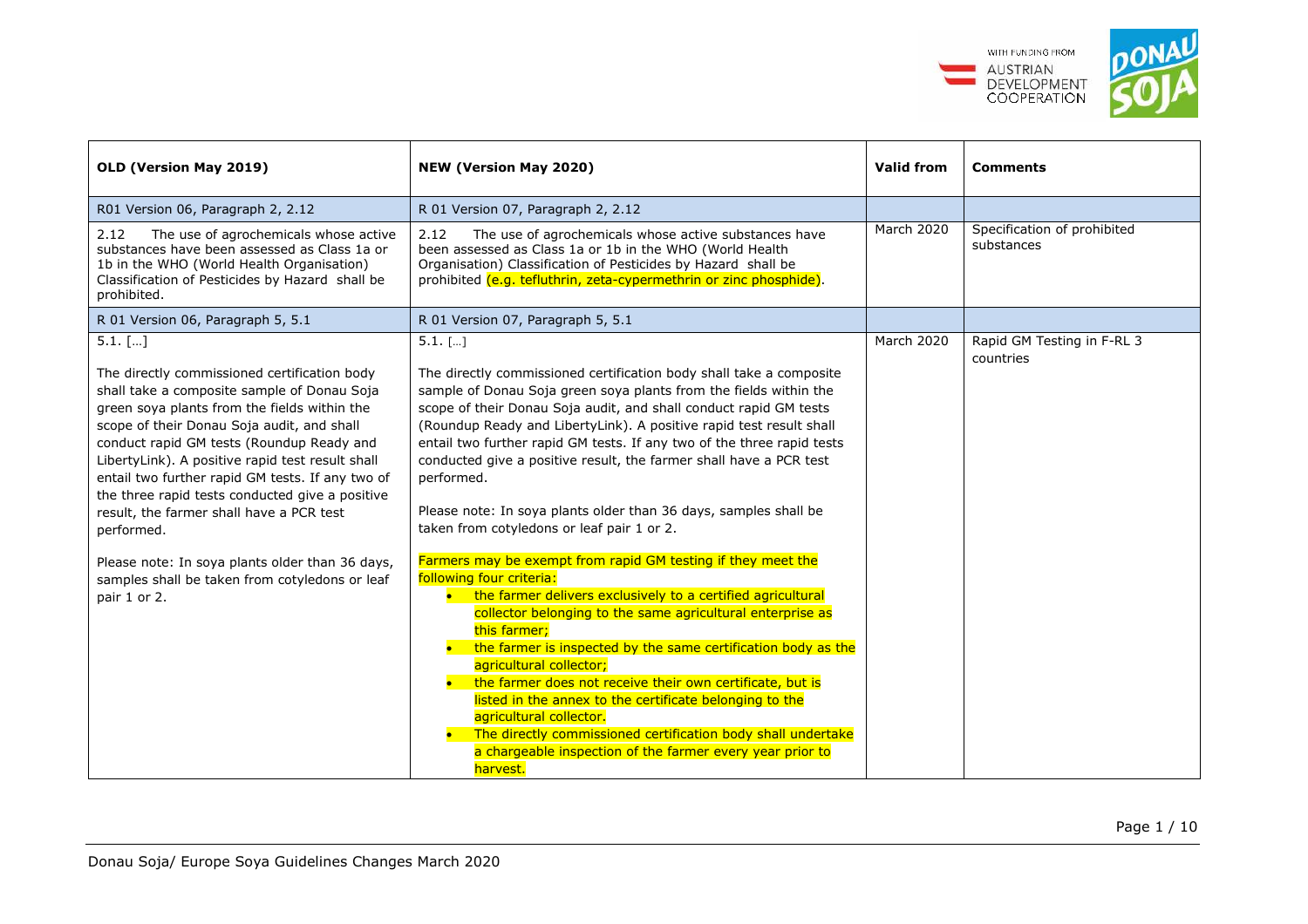

| OLD (Version May 2019)                                                                                                                                                                                                                                                                                                                                                                                                   | NEW (Version May 2020)                                                                                                                                                                                                                                                                                                                                                                                                                                                                                                                                                                                                                                                                                                                                                                                                                                                                                                                                                                     | <b>Valid from</b> | <b>Comments</b>                                                                                 |
|--------------------------------------------------------------------------------------------------------------------------------------------------------------------------------------------------------------------------------------------------------------------------------------------------------------------------------------------------------------------------------------------------------------------------|--------------------------------------------------------------------------------------------------------------------------------------------------------------------------------------------------------------------------------------------------------------------------------------------------------------------------------------------------------------------------------------------------------------------------------------------------------------------------------------------------------------------------------------------------------------------------------------------------------------------------------------------------------------------------------------------------------------------------------------------------------------------------------------------------------------------------------------------------------------------------------------------------------------------------------------------------------------------------------------------|-------------------|-------------------------------------------------------------------------------------------------|
| R 02 Version 07, Paragraph 2, 2.2                                                                                                                                                                                                                                                                                                                                                                                        | R 02 Version 08, Paragraph 2, 2.2                                                                                                                                                                                                                                                                                                                                                                                                                                                                                                                                                                                                                                                                                                                                                                                                                                                                                                                                                          |                   |                                                                                                 |
| If the farmer delivering soya beans to<br>2.2<br>the collector is located in a country of risk level<br>$3(F-RL3)$ :<br>The agricultural collector shall verify that the<br>farmer has registered in due time with Donau<br>Soja Organisation, i.e. by 30 June of the<br>respective harvest year (see Requirements R<br>01, paragraphs 4.1 and 5.1).                                                                     | If the farmer delivering soya beans to the collector is located<br>2.2<br>in a country of risk level 3 (F-RL 3):<br>The agricultural collector shall verify that the farmer has registered in<br>due time with Donau Soja Organisation, i.e. by 30 June of the<br>respective harvest year (see Requirements R 01, paragraphs 4.1 and<br>$5.1$ ).<br>The agricultural collector shall keep an up-to-date list of all farmers<br>belonging to the same agricultural enterprise as this collector and<br>delivering Donau Soja soya beans exclusively to this collector (see<br>Requirements R 01, paragraph 5.1). These farmers shall be listed in<br>the annex to the certificate belonging to the agricultural collector.                                                                                                                                                                                                                                                                  | <b>March 2020</b> | Agricultural collectors to keep list<br>of farmers (F-RL 3) belonging to<br>the same enterprise |
| R 02 Version 07, Paragraph 2, 2.5                                                                                                                                                                                                                                                                                                                                                                                        | R 02 Version 08, Paragraph 2, 2.5                                                                                                                                                                                                                                                                                                                                                                                                                                                                                                                                                                                                                                                                                                                                                                                                                                                                                                                                                          |                   |                                                                                                 |
| 2.5<br>The agricultural collector shall take a<br>retained sample of each soya bean lot accepted<br>by them, and shall store this sample for at least<br>one year safely and without influencing its<br>quality, ensuring traceability.<br>Please note: Sampling and storage shall be in<br>accordance with the customs of the Vienna<br>Börse für landwirtschaftliche Produkte<br>(exchange for agricultural products). | 2.5<br>The agricultural collector shall take a retained sample of<br>each soya bean lot accepted by them, and shall store this sample for<br>at least one year safely and without influencing its quality, ensuring<br>traceability.<br>If the agricultural collector is located in a production area of risk level<br>0 or 1 (F-RL 0 or F-RL 1) and if the farmer delivering soya beans to<br>this collector is also located in such a production area:<br>The storage period of retained samples can be reduced to<br>six months from the date of sale if the agricultural collector can<br>demonstrate that the storage period for the Donau Soja soya beans<br>concerned has also been reduced.<br>Composite samples shall be permitted as long as they do<br>not exceed five individual deliveries (e.g. truck, tractor) and 100<br>tonnes per day. The agricultural collector shall conduct rapid GM tests<br>on each delivery unit (vehicle). The agricultural collector shall also | <b>March 2020</b> | Sampling and storage in countries<br>of risk level F-RL 0 and F-RL 1                            |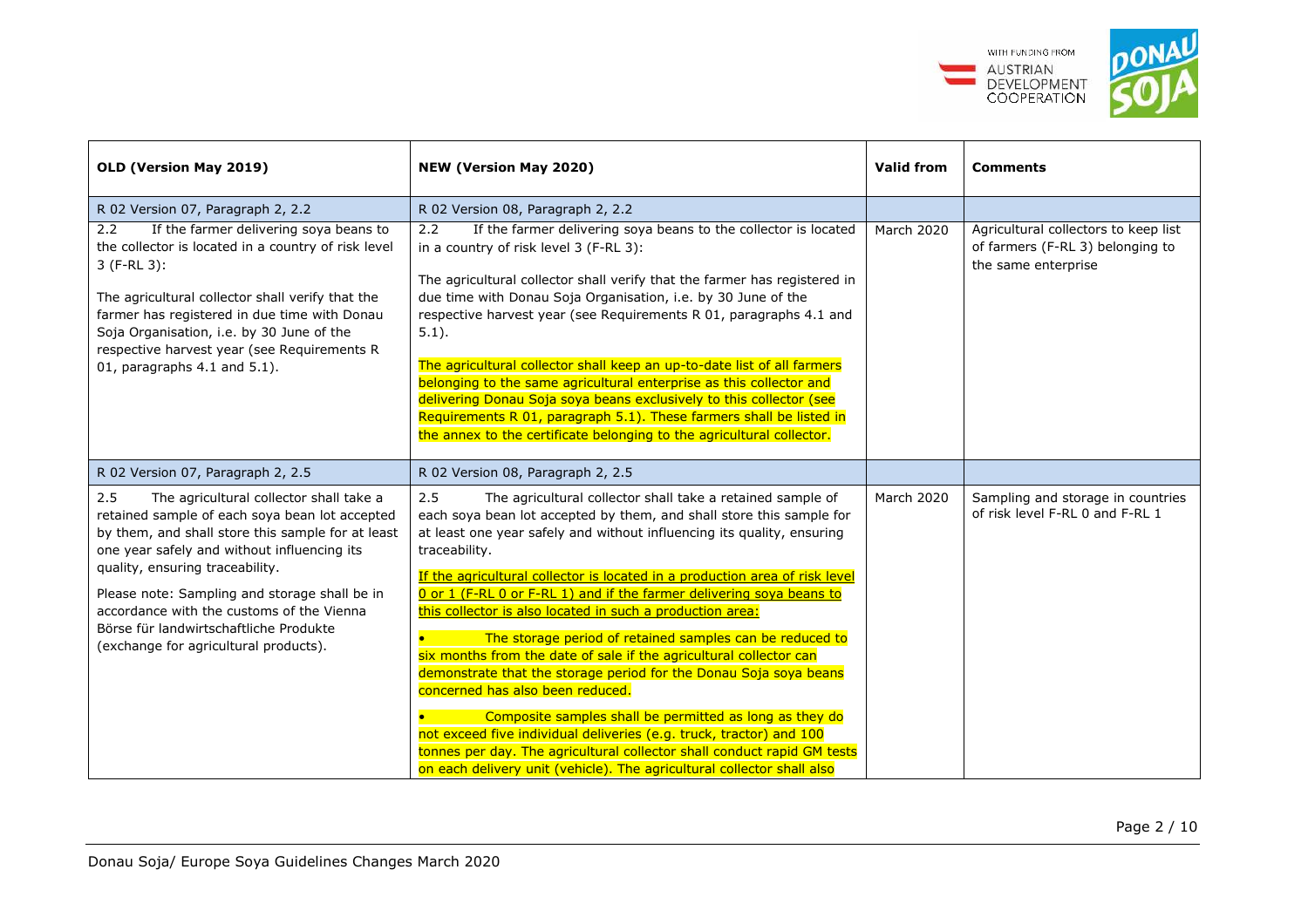

| OLD (Version May 2019)                                                                                                                                                                                                                                                                                                                                                                                                                                                                                                                                                                                                                                                        | NEW (Version May 2020)                                                                                                                                                                                                                                                                                                                                                                                                                                                                                                                                                                                                                                                                                                                                                              | <b>Valid from</b> | <b>Comments</b>                                                                                                  |  |
|-------------------------------------------------------------------------------------------------------------------------------------------------------------------------------------------------------------------------------------------------------------------------------------------------------------------------------------------------------------------------------------------------------------------------------------------------------------------------------------------------------------------------------------------------------------------------------------------------------------------------------------------------------------------------------|-------------------------------------------------------------------------------------------------------------------------------------------------------------------------------------------------------------------------------------------------------------------------------------------------------------------------------------------------------------------------------------------------------------------------------------------------------------------------------------------------------------------------------------------------------------------------------------------------------------------------------------------------------------------------------------------------------------------------------------------------------------------------------------|-------------------|------------------------------------------------------------------------------------------------------------------|--|
|                                                                                                                                                                                                                                                                                                                                                                                                                                                                                                                                                                                                                                                                               | document the results of these tests as well as the origin of the<br>individual deliveries.<br>Please note: Sampling and storage shall be in accordance with the<br>customs of the Vienna Börse für landwirtschaftliche Produkte<br>(exchange for agricultural products).                                                                                                                                                                                                                                                                                                                                                                                                                                                                                                            |                   |                                                                                                                  |  |
| R 02 Version 07, Paragraph 5, 5.4<br>5.4<br>The agricultural collector shall refer to<br>soya beans certified as Donau Soja and                                                                                                                                                                                                                                                                                                                                                                                                                                                                                                                                               | R 02 Version 08, Paragraph 5, 5.4<br>The agricultural collector shall refer to soya beans certified<br>5.4<br>as Donau Soja and delivered or sold to a customer as "Donau Soja                                                                                                                                                                                                                                                                                                                                                                                                                                                                                                                                                                                                      | <b>March 2020</b> | Declaration on packaging                                                                                         |  |
| delivered or sold to a customer as "Donau Soja<br>soya beans", "Donau Soja" or "DS soya beans"<br>in internal documentation and on all delivery<br>notes and invoices.                                                                                                                                                                                                                                                                                                                                                                                                                                                                                                        | soya beans", "Donau Soja" or "DS soya beans" in internal<br>documentation and on all delivery notes, invoices and packaging.                                                                                                                                                                                                                                                                                                                                                                                                                                                                                                                                                                                                                                                        |                   |                                                                                                                  |  |
| R 04 Version 10, Paragraph 5, 5.3                                                                                                                                                                                                                                                                                                                                                                                                                                                                                                                                                                                                                                             | R 04 Version 11, Paragraph 5, 5.3                                                                                                                                                                                                                                                                                                                                                                                                                                                                                                                                                                                                                                                                                                                                                   |                   |                                                                                                                  |  |
| 5.3.<br>[] Note to *: The standard will be recognised if<br>the following conditions are met: A quality<br>control plan, consisting of samples from both<br>incoming and outgoing produce, satisfies at least<br>the requirements of the applicable sampling and<br>examination plan of the AMA Pastus+ guideline<br>(annexes 1 and 2) as far as the point "sampling<br>frequencies as well as methodology and<br>frequency of analyses" is concerned. Inspections<br>are performed at least once every two years. A<br>certificate of conformity (e.g. inspection report)<br>is provided to Donau Soja Association and/or the<br>Donau Soja certification body upon request. | 5.3.<br>[] Note to *: The standard will be recognised if the following<br>conditions are met: A quality control plan, consisting of samples from<br>both incoming and outgoing produce, satisfies at least the<br>requirements of the applicable analysis plan of the <b>AMA-feedstuff</b><br>monitoring Pastus+ (version 1 valid from January 2020; annex 1 to<br>AMA-Feedstuff guideline pastus+ and pastus+ Regulation for Small<br>Quantities) as far as the point "sampling frequencies as well as<br>methodology and frequency of analyses" is concerned. Inspections<br>are performed at least once every two years. A certificate of<br>conformity (e.g. inspection report) is provided to Donau Soja<br>Association and/or the Donau Soja certification body upon request. | <b>March 2020</b> | Salmonella monitoring according<br>to AMA-feedstuff monitoring<br>Pastus+ (version 1 valid from<br>January 2020) |  |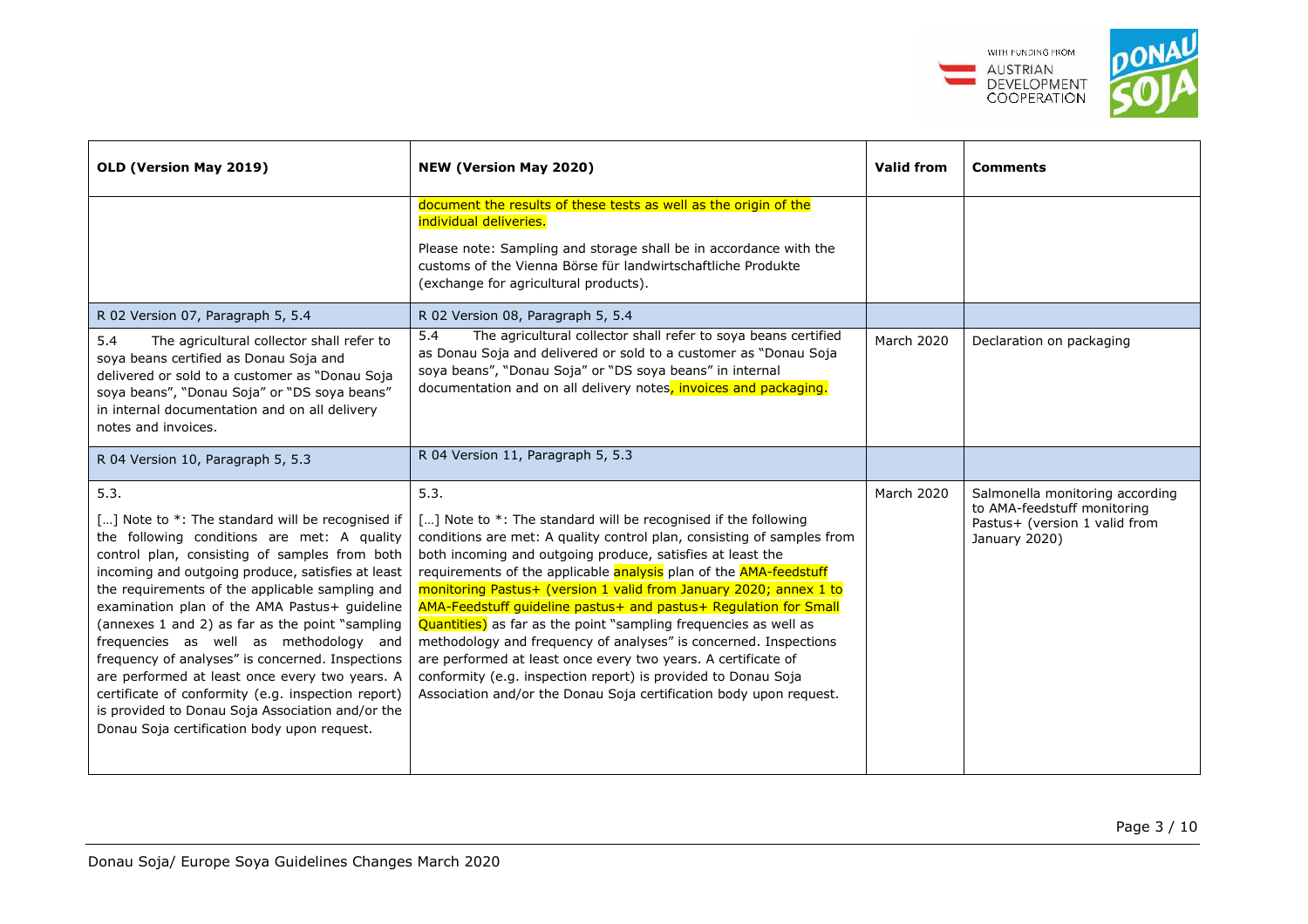

| OLD (Version May 2019)                                                                                                                                                                                                                                                                                                                                                                                                                                                                       | <b>NEW (Version May 2020)</b>                                                                                                                                                                                                                                                                                                                                                                                                                                                                            | <b>Valid from</b> | <b>Comments</b>                                                                                                  |
|----------------------------------------------------------------------------------------------------------------------------------------------------------------------------------------------------------------------------------------------------------------------------------------------------------------------------------------------------------------------------------------------------------------------------------------------------------------------------------------------|----------------------------------------------------------------------------------------------------------------------------------------------------------------------------------------------------------------------------------------------------------------------------------------------------------------------------------------------------------------------------------------------------------------------------------------------------------------------------------------------------------|-------------------|------------------------------------------------------------------------------------------------------------------|
| R 04 Version 10, Paragraph 5, 5.4                                                                                                                                                                                                                                                                                                                                                                                                                                                            | R 04 Version 11, Paragraph 5, 5.4                                                                                                                                                                                                                                                                                                                                                                                                                                                                        |                   |                                                                                                                  |
| 5.4<br>If the primary processor is an oil mill:<br>As for Salmonella monitoring, the primary<br>processor shall apply the sampling frequency<br>according to the AMA Pastus+ guideline (2013<br>version, annex 1):<br>Number of tests to be performed per year and<br>operating site:<br>[see Annex 1, table 1]<br>No strains of Salmonella are permissible.                                                                                                                                 | 5.4<br>If the primary processor is an oil mill:<br>As for Salmonella monitoring, the primary processor shall apply the<br>requirements for analysis according to the AMA-feedstuff monitoring<br>Pastus+ (version 1 valid from January 2020; annex 1 to AMA-<br>Feedstuff guideline pastus+ and pastus+ Regulation for Small<br>Quantities):<br>Number of <b>analysis</b> to be performed per year and operating site:<br>[see Annex 1, table 2]<br>No strains of Salmonella are permissible.            | March 2020        | Salmonella monitoring according<br>to AMA-feedstuff monitoring<br>Pastus+ (version 1 valid from<br>January 2020) |
| R 04 Version 10, Paragraph 6, 6.1                                                                                                                                                                                                                                                                                                                                                                                                                                                            | R 04 Version 11, Paragraph 6, 6.1                                                                                                                                                                                                                                                                                                                                                                                                                                                                        |                   |                                                                                                                  |
| 6.1<br>The primary processor may label<br>produce delivered (packaging) as "Donau Soja"<br>if this produce is entirely (100 %) made up of<br>Donau Soja soya products such as Donau Soja<br>soya bean meal or Donau Soja soya bean oil. In<br>case of mixed products (containing both soya<br>components and components other than soya),<br>100 % of the soya components shall be Donau<br>Soja soya and all other product components<br>shall also comply with the non-GM<br>requirements. | 6.1<br>The primary processor may label produce delivered<br>March 2020<br>(packaging) as "Donau Soja" if this produce is entirely (100 %) made<br>up of Donau Soja soya products such as Donau Soja soya bean meal<br>or Donau Soja soya bean oil.<br>6.2<br>In case of mixed products (containing both soya components<br>and components other than soya), 100 % of the soya components<br>shall be Donau Soja soya and all other product components shall also<br>comply with the non-GM requirements. |                   | Editorial change                                                                                                 |
| R 04 Version 10, Paragraph 10, 10.1                                                                                                                                                                                                                                                                                                                                                                                                                                                          | R 04 Version 11, Paragraph 10, 10.1                                                                                                                                                                                                                                                                                                                                                                                                                                                                      |                   |                                                                                                                  |
| 10.1<br>Agricultural processors mixing animal<br>feed on their own holdings for feeding their own<br>livestock shall be categorised as own-use<br>primary processors and shall not be considered<br>as compound feed producers. Acting as own-use                                                                                                                                                                                                                                            | Agricultural processors mixing animal feed on their own<br>10.1<br>holdings for feeding their own livestock shall be categorised as own-<br>use primary processors and shall not be considered as compound<br>feed producers. Acting as own-use soya bean primary processors,<br>these operations may process own-harvested or purchased Donau                                                                                                                                                           | March 2020        | Marketing of small quantities of<br>produce by own use primary<br>processor                                      |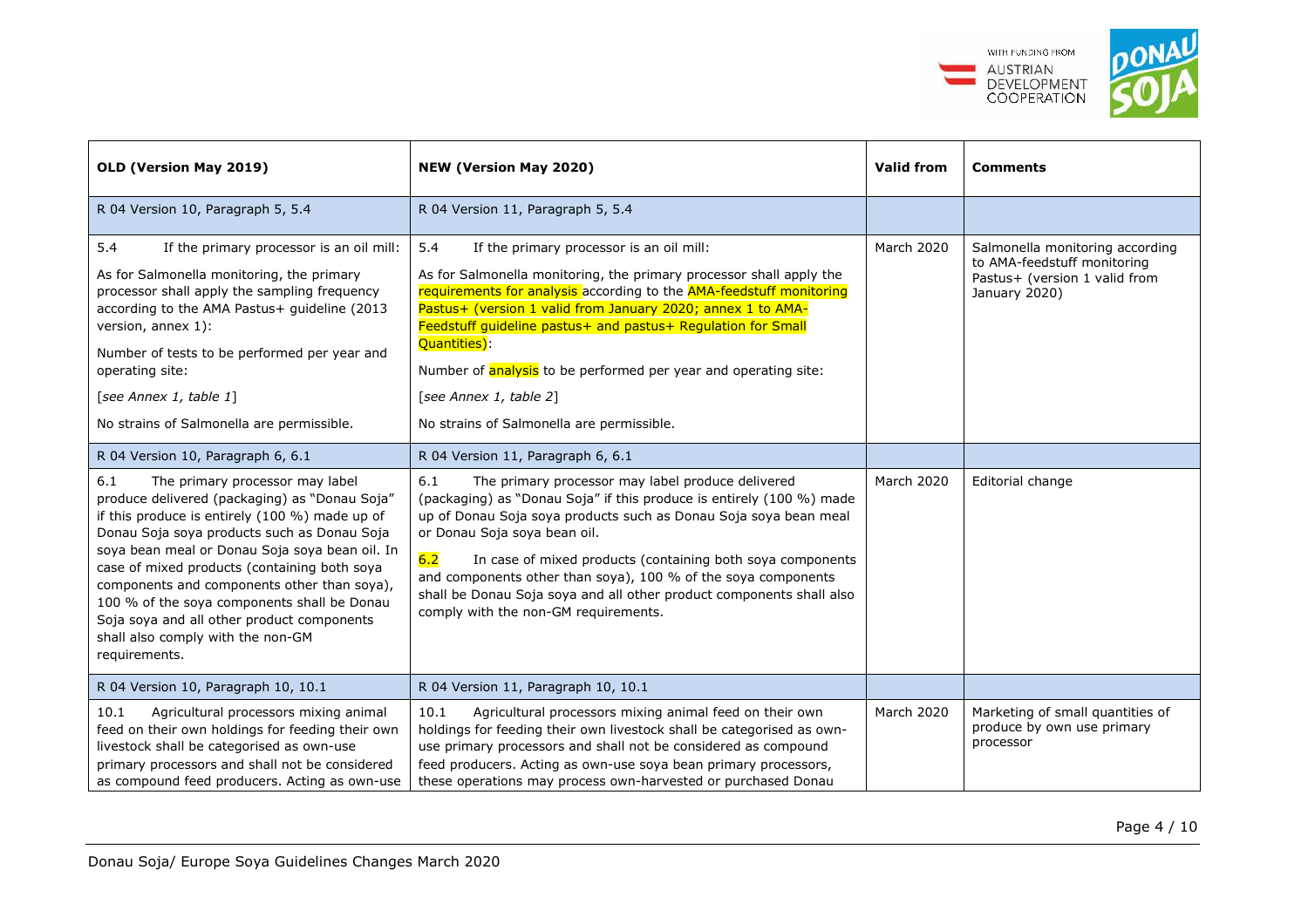

| OLD (Version May 2019)                                                                                                                                                                                                                                                                                                                                                                                                                                                                           | NEW (Version May 2020)                                                                                                                                                                                                                                                                                                                                                                                                                                                                                                                                                                                                                                        | <b>Valid from</b> | <b>Comments</b>                                                                                                  |
|--------------------------------------------------------------------------------------------------------------------------------------------------------------------------------------------------------------------------------------------------------------------------------------------------------------------------------------------------------------------------------------------------------------------------------------------------------------------------------------------------|---------------------------------------------------------------------------------------------------------------------------------------------------------------------------------------------------------------------------------------------------------------------------------------------------------------------------------------------------------------------------------------------------------------------------------------------------------------------------------------------------------------------------------------------------------------------------------------------------------------------------------------------------------------|-------------------|------------------------------------------------------------------------------------------------------------------|
| soya bean primary processors, these operations<br>may process own-harvested or purchased<br>Donau Soja soya beans in a separate facility -<br>solely for the purpose of feeding the livestock<br>on their own holdings. Own-use soya bean<br>primary processors may neither deal in Donau<br>Soja soya beans (raw or processed) nor process<br>them as a subcontractor.                                                                                                                          | Soja soya beans in a separate facility - solely for the purpose of<br>feeding the livestock on their own holdings. Own-use soya bean<br>primary processors may neither deal in Donau Soja soya beans (raw<br>or processed) nor process them as a subcontractor.<br>The marketing of small quantities of the main product (such as soya<br>bean cake) or of small quantities of by-products resulting from the<br>own-use soya bean primary processor's own processing (such as soya<br>bean oil or soya bean hulls) as Donau Soja produce will be approved<br>on a case-by-case basis on application and following examination by<br>Donau Soja Organisation. |                   |                                                                                                                  |
| R 05 Version 06, Paragraph 6, 6.3                                                                                                                                                                                                                                                                                                                                                                                                                                                                | R 05 Version 06, Paragraph 6, 6.3                                                                                                                                                                                                                                                                                                                                                                                                                                                                                                                                                                                                                             |                   |                                                                                                                  |
| 6.3 In addition, the produce itself (packaging)<br>may be labelled as "Donau Soja" if this<br>produce is made up of soya or a processed soya<br>product such as soya bean meal used<br>as a single feed material. Compound feed<br>containing soya or a processed soya product<br>such as soya bean meal may also be labelled as<br>"Donau Soja" if 100 % of the soya<br>components is Donau Soja soya and if the other<br>compound feed components also<br>comply with the non-GM requirements. | 6.3<br>Single feed material (packaging) may be labelled as "Donau<br>Soja" if this produce is entirely (100%) made up of Donau Soja soya<br>or a processed Donau Soja soya product such as soya bean meal.<br>Compound feed (packaging) containing soya or a processed<br>6.4<br>soya product such as soya bean meal may also be labelled as "Donau<br>Soja" if 100 % of the soya components is Donau Soja soya and all<br>other compound feed components comply with the non-GM<br>requirements.                                                                                                                                                             | <b>March 2020</b> | Editorial change - increase clarity                                                                              |
| R 05 Version 06, Paragraph 9, 9.1                                                                                                                                                                                                                                                                                                                                                                                                                                                                | R 05 Version 06, Paragraph 9, 9.1                                                                                                                                                                                                                                                                                                                                                                                                                                                                                                                                                                                                                             |                   |                                                                                                                  |
| 9.1.<br>[] Note to *: The standard will be recognised if<br>the following conditions are met: A quality<br>control plan, consisting of samples from both<br>incoming and outgoing produce, satisfies at<br>least the requirements of the applicable<br>sampling and examination plan of the AMA<br>Pastus+ guideline (annexes 1 and 2) as far as                                                                                                                                                 | 9.1.<br>[] Note to *: The standard will be recognised if the following<br>conditions are met: A quality control plan, consisting of samples from<br>both incoming and outgoing produce, satisfies at least the<br>requirements of the applicable analysis plan of the AMA-feedstuff<br>monitoring Pastus+ (version 1 valid from January 2020; annex 1 to<br>AMA-Feedstuff guideline pastus+ and pastus+ Regulation for Small<br>Quantities) as far as the point "sampling frequencies as well as                                                                                                                                                              | <b>March 2020</b> | Salmonella monitoring according<br>to AMA-feedstuff monitoring<br>Pastus+ (version 1 valid from<br>January 2020) |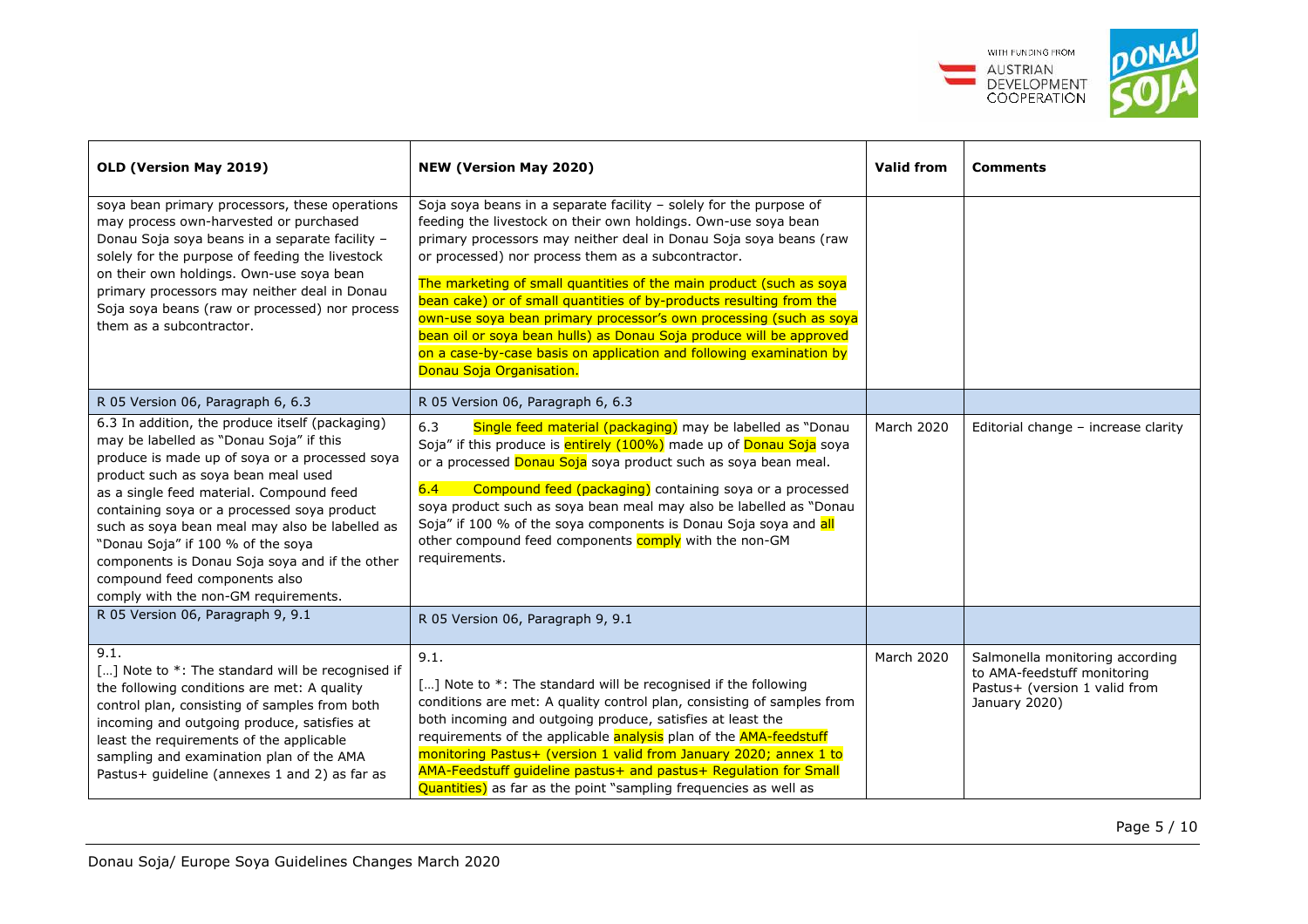

| OLD (Version May 2019)                                                                                                                                                                                                                                                                                                                                                                                                                                                                                                                     | <b>NEW (Version May 2020)</b>                                                                                                                                                                                                                                                                                                                                                                                                                                                                                                                                                                                                                                                                                                                                                                                                                                                                                                                                                                                                                                                                                                                                                    | <b>Valid from</b> | <b>Comments</b>         |
|--------------------------------------------------------------------------------------------------------------------------------------------------------------------------------------------------------------------------------------------------------------------------------------------------------------------------------------------------------------------------------------------------------------------------------------------------------------------------------------------------------------------------------------------|----------------------------------------------------------------------------------------------------------------------------------------------------------------------------------------------------------------------------------------------------------------------------------------------------------------------------------------------------------------------------------------------------------------------------------------------------------------------------------------------------------------------------------------------------------------------------------------------------------------------------------------------------------------------------------------------------------------------------------------------------------------------------------------------------------------------------------------------------------------------------------------------------------------------------------------------------------------------------------------------------------------------------------------------------------------------------------------------------------------------------------------------------------------------------------|-------------------|-------------------------|
| the point "sampling frequencies as well as<br>methodology and frequency of analyses" is<br>concerned. Inspections are performed at least<br>once every two years. A certificate of conformity<br>(e.g. inspection report) is provided to Donau<br>Soja Association and/or the Donau Soja<br>certification body upon request.                                                                                                                                                                                                               | methodology and frequency of analyses" is concerned. Inspections<br>are performed at least once every two years. A certificate of<br>conformity (e.g. inspection report) is provided to Donau Soja<br>Association and/or the Donau Soja certification body upon request.                                                                                                                                                                                                                                                                                                                                                                                                                                                                                                                                                                                                                                                                                                                                                                                                                                                                                                         |                   |                         |
| R 08 Version 05, Paragraph 11, 11.2                                                                                                                                                                                                                                                                                                                                                                                                                                                                                                        | R 08 Version 06, Paragraph 11, 11.2                                                                                                                                                                                                                                                                                                                                                                                                                                                                                                                                                                                                                                                                                                                                                                                                                                                                                                                                                                                                                                                                                                                                              |                   |                         |
| 11.2 The certification body shall submit<br>inspection certifications to Donau Soja<br>Organisation within one week after they have<br>been issued via the Donau Soja internet portal.<br>When an inspection certificate is issued for the<br>first time for a primary processor, a compound<br>feed producer or a licensee, this certificate shall<br>be submitted to the certified company only<br>upon confirmation by Donau Soja Organisation<br>to the certification body that a valid contract<br>with the company concerned exists. | If the certification body issues a Donau Soja certificate<br>11.2<br>with an annex (e.g. group certification, agricultural collector with<br>soya bean producers located in a risk level 3 production area (F-RL 3)<br>in accordance with paragraph 2.2 in R 02):<br>The annex shall include the following information on other companies<br>participating in the certification:<br>name and address of the company;<br>activity of the operation according to the definitions in the<br>respective Donau Soja Requirements (soya bean farmer,<br>agricultural soya bean collector, primary collector,<br>agricultural processor, etc.).<br>11.3<br>The certification body shall submit inspection certifications<br>to Donau Soja Organisation within one week after they have been<br>issued via the Donau Soja internet portal. When an inspection<br>certificate is issued for the first time for a primary processor, a<br>compound feed producer or a licensee, this certificate shall be<br>submitted to the certified company only upon confirmation by Donau<br>Soja Organisation to the certification body that a valid contract with<br>the company concerned exists. | March 2020        | Certificates with Annex |
| Requirements for Group Certification Version 1,<br>Paragraph 1                                                                                                                                                                                                                                                                                                                                                                                                                                                                             | Requirements for Group Certification Version 2, Paragraph 1                                                                                                                                                                                                                                                                                                                                                                                                                                                                                                                                                                                                                                                                                                                                                                                                                                                                                                                                                                                                                                                                                                                      |                   |                         |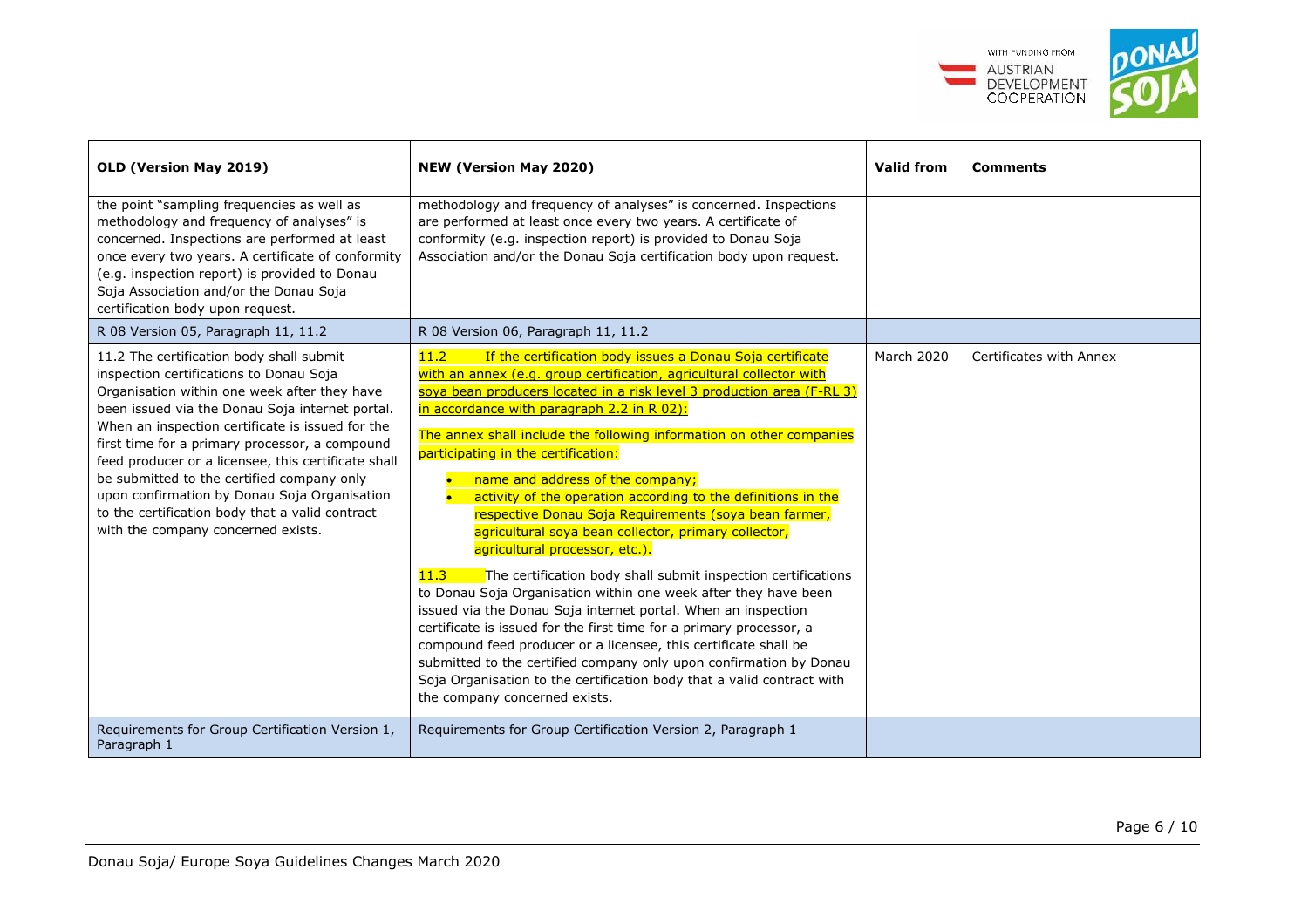

| OLD (Version May 2019)                                                                                                                                                                                                                                                                                       | <b>NEW (Version May 2020)</b>                                                                                                                                                                                                                                                                                                                                                                                                                                                                                                                                                         | <b>Valid from</b> | <b>Comments</b>                                                                                                             |
|--------------------------------------------------------------------------------------------------------------------------------------------------------------------------------------------------------------------------------------------------------------------------------------------------------------|---------------------------------------------------------------------------------------------------------------------------------------------------------------------------------------------------------------------------------------------------------------------------------------------------------------------------------------------------------------------------------------------------------------------------------------------------------------------------------------------------------------------------------------------------------------------------------------|-------------------|-----------------------------------------------------------------------------------------------------------------------------|
| the frequency of inspections is<br>determined on a risk basis and is compatible<br>with the German VLOG/Austrian Food<br>Codex/Non-GM Danube Region Standard.                                                                                                                                                | the frequency of inspections is determined on a risk basis<br>$\bullet$<br>and is compatible with the German VLOG/Austrian Food Codex/Non-<br>GM Danube Region Standard;<br>all operations participating in the certification (suppliers) are<br>either listed in the annex to the certificate belonging to the project<br>operator or receive their own certificate, issued by the directly<br>commissioned certification body.                                                                                                                                                      | March 2020        | Certificates in group certification<br>for agricultural processors (as<br>defined in R 06a)                                 |
| Requirements for Group Certification Version 1,<br>Paragraph 2                                                                                                                                                                                                                                               | Requirements for Group Certification Version 2, Paragraph 2                                                                                                                                                                                                                                                                                                                                                                                                                                                                                                                           |                   |                                                                                                                             |
| each collector (the group manager's<br>own collector as well as other collectors<br>participating in the group certification) is<br>audited and evaluated once a year in<br>accordance with the internal QM rules;<br>Declarations of Self-Commitment -<br>O<br>Farmers (Soya Bean Producers) are available; | each collector (the group manager's own collector as well as<br>$\Omega$<br>other collectors participating in the group certification) is audited and<br>evaluated once a year in accordance with the internal QM rules;<br>harvest declarations for each collector (the group manager's<br>$\overline{O}$<br>own collector as well as other collectors participating in the group<br>certification) are collected by the group manager and submitted to<br>Donau Soja Organisation;<br>Declarations of Self-Commitment - Farmers (Soya Bean<br>$\Omega$<br>Producers) are available; | March 2020        | Harvest Declaration in group<br>certification for agricultural<br>collectors and primary collectors<br>(as defined in R 02) |
| Requirements for Group Certification Version 1,<br>Paragraph 2                                                                                                                                                                                                                                               | Requirements for Group Certification Version 2, Paragraph 2                                                                                                                                                                                                                                                                                                                                                                                                                                                                                                                           |                   |                                                                                                                             |
| the audit results (internal and external<br>audits) are submitted to the Donau Soja<br>Organisation anytime on request.                                                                                                                                                                                      | the audit results (internal and external audits) are submitted<br>to the Donau Soja Organisation anytime on request;<br>all operations participating in the certification (suppliers) are<br>either listed in the annex to the certificate belonging to the company<br>mainly responsible for the group certification/group manager or<br>receive their own certificate, issued by the directly commissioned<br>certification body.                                                                                                                                                   | March 2020        | Certificates in group certification<br>for agricultural collectors and<br>primary collectors (as defined in R<br>02)        |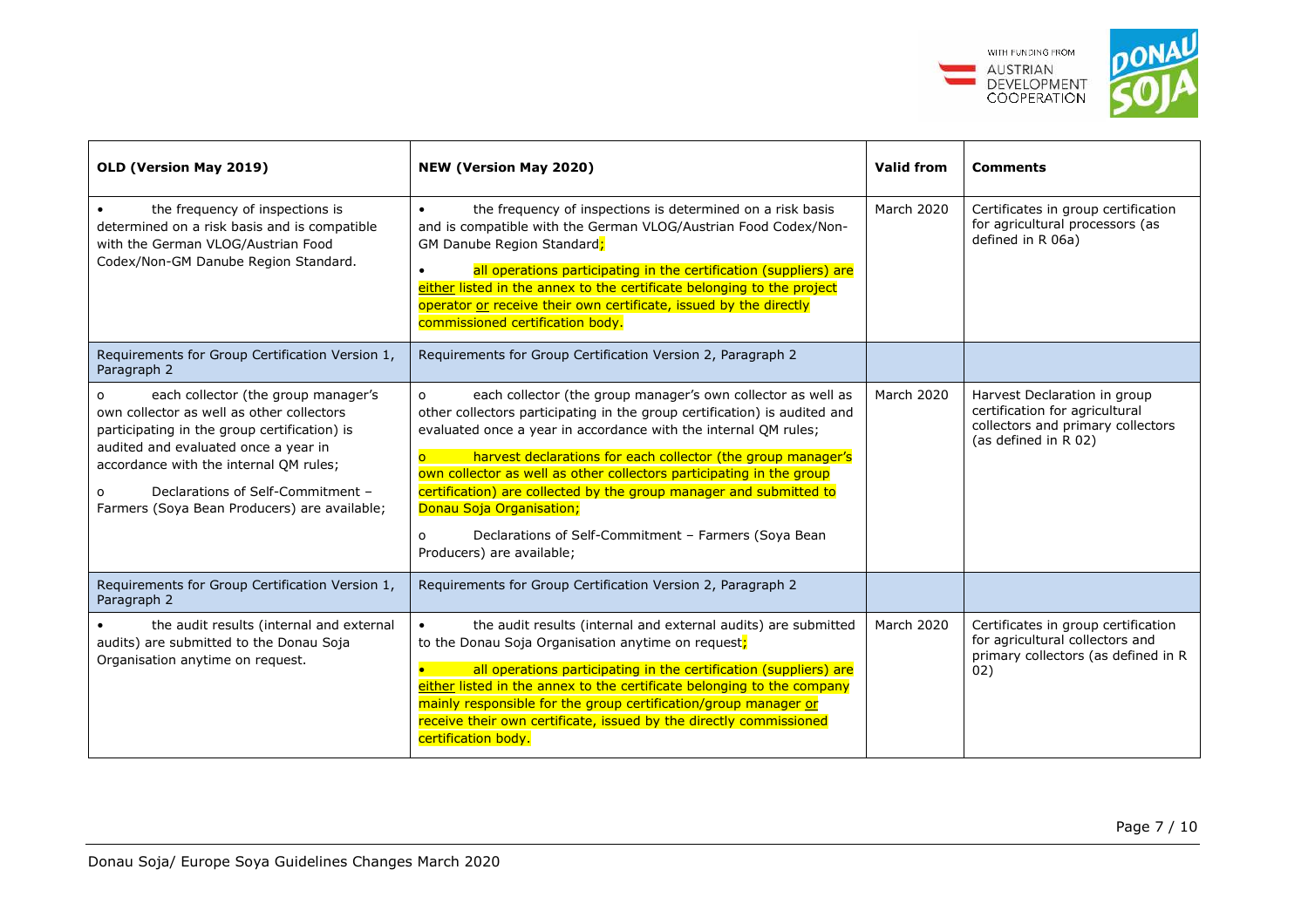

| <b>OLD (Version May 2019)</b>                                                                           | <b>NEW (Version May 2020)</b>                                                                                                                                                                                                                                                                                         | <b>Valid from</b> | <b>Comments</b>  |
|---------------------------------------------------------------------------------------------------------|-----------------------------------------------------------------------------------------------------------------------------------------------------------------------------------------------------------------------------------------------------------------------------------------------------------------------|-------------------|------------------|
| Declaration of Self-Commitment - Farmers<br>Version 04, Paragraph 1                                     | Declaration of Self-Commitment - Farmers Version 04, Paragraph 1                                                                                                                                                                                                                                                      |                   |                  |
| shall not use plant protection products<br>listed in the WHO lists 1a and 1b (as of 1<br>January 2019); | shall not use plant protection products whose active<br>substances have been assessed as Class 1a or 1b in the WHO<br>(World Health Organization) Classification of Pesticides by<br>Hazard* (e.g. tefluthrin, zeta-cypermethrin or zinc phosphide).<br>* The WHO Recommended Classification of Pesticides by Hazard, | March 2020        | Editorial change |
|                                                                                                         | World Health Organization (2004): Available at<br>https://www.who.int/ipcs/publications/pesticides_hazard/en/                                                                                                                                                                                                         |                   |                  |
|                                                                                                         |                                                                                                                                                                                                                                                                                                                       |                   |                  |

## **Additional changes in the Europe Soya Guidelines**

| <b>OLD (Version May 2019)</b>                                                                   | <b>NEW (Version May 2020)</b>                                                                | Valid from | <b>Comments</b>                                      |  |
|-------------------------------------------------------------------------------------------------|----------------------------------------------------------------------------------------------|------------|------------------------------------------------------|--|
| Annex 2 Quantity Equivalence System using<br>"Approved by Europe Soya" soya beans Version<br>03 | Annex 3 Quantity Equivalence System using "Approved by Europe<br>Soya" soya beans Version 03 |            |                                                      |  |
|                                                                                                 |                                                                                              |            | Editorial Change - alignment with<br><b>DS Annex</b> |  |
| Annex 3 Requirements for Europe Soya Produce<br>with Restricted Geographic Origin Version 01    | Annex 2 Requirements for Europe Soya Produce with Restricted<br>Geographic Origin Version 01 |            |                                                      |  |
|                                                                                                 |                                                                                              |            | Editorial Change - alignment with<br><b>DS Annex</b> |  |
|                                                                                                 |                                                                                              |            |                                                      |  |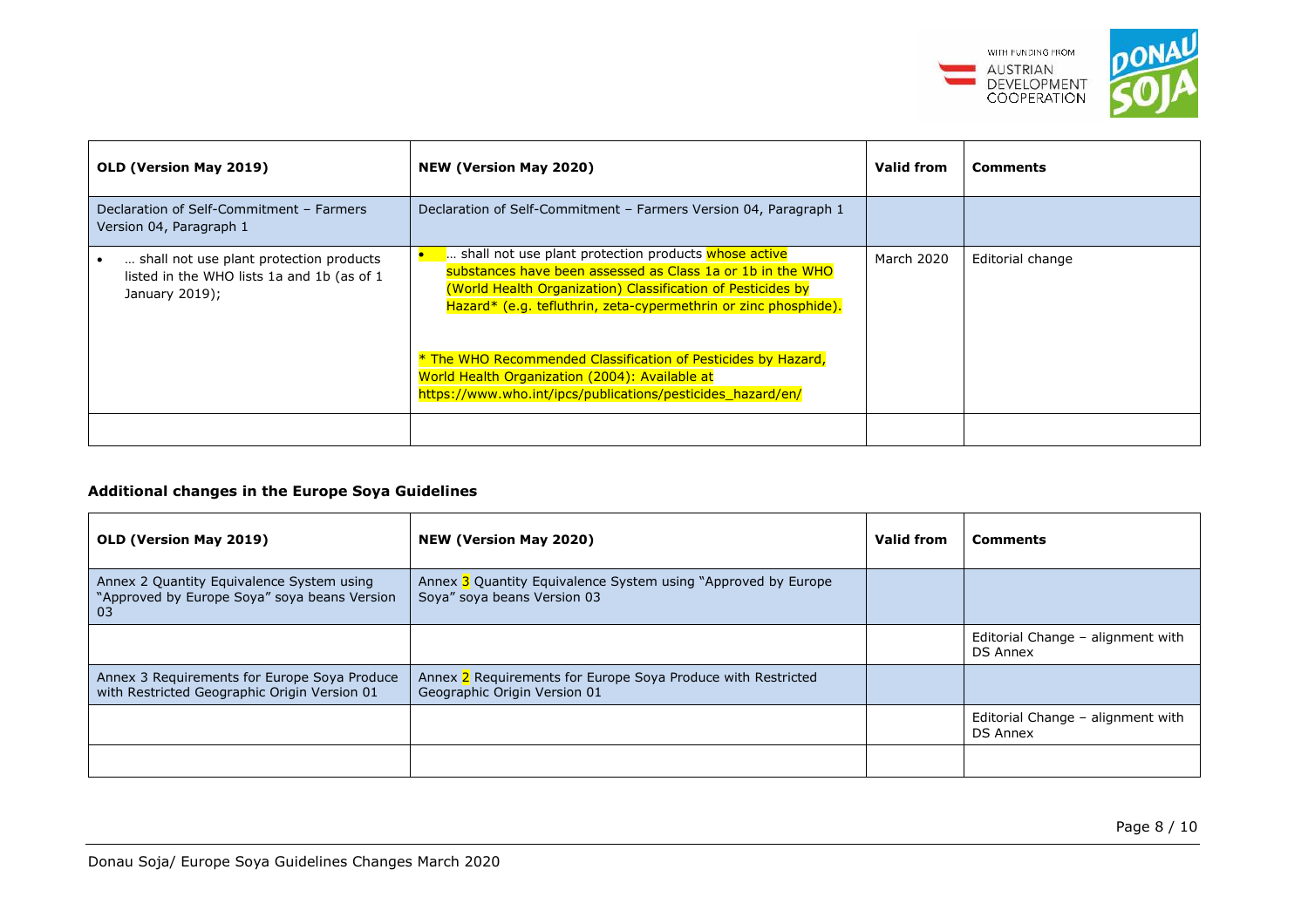

**Legend** 

New, decided on 30 January 2020, 17 March 2020